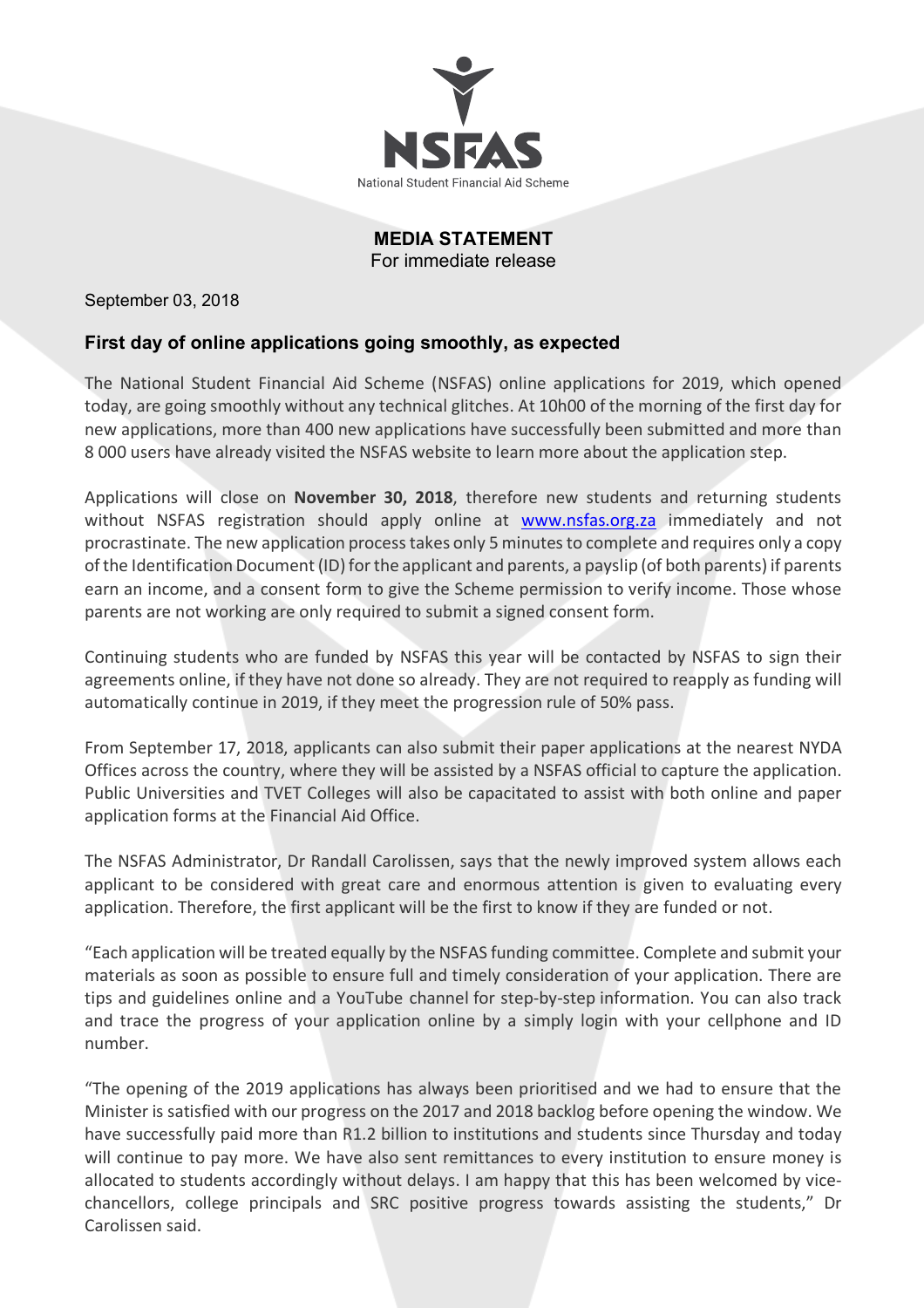More NSFAS officials will be deployed to institutions this week to support the application process and to continue assisting the students.

Each applicant should have a working contact number that NSFAS will use to communicate throughout the process of evaluation and funding decision. **Should this number change, it must be updated online immediately or via our TOLL-FREE number 08000 67327.**

A consent form is compulsory for every applicant. Without this, NSFAS may not verify income as declared by applicant and thus may not conclude the funding decision. No one is restricted from applying, however, funding will only be disbursed to those who have confirmed offers/ secured admission to study in 2019.

# **ENQUIRIES:**

Kagisho Mamabolo Spokesperson 082 0824876

Ms Phatisa Ntlonze Communications Manager (Acting) 078144 5980 or media@nsfas.org.za

## **NOTES TO EDITORS:**

## **How Your Application is Considered**

- In our evaluation process, we give careful, individual attention to each applicant. We seek to identify students whose family income is below R350 000 per annum.
- Eligible students will receive confirmation of funding from NSFAS as soon as we obtain a proof of admission to study at any public college/university.
- Applicants are restricted from studying at other private universities as we do not fund any of their programs.
- You may apply today on our website as part of early applications, and you will be the first to get feedback. We will have to check from other institutions if you have been successfully admitted and you may have to wait until end of November to for us to make a final public college/university choice to where your funds will be paid.
- It will take us four weeks to complete your application and send you the outcome of your application from the date you apply. Matriculants may be impacted by the release of the final results.

## **Your Contact Information**

#### 10 Brodie Road, House Vincent 2nd Floor, Wynberg, Cape Town, 7800 Private Bag X1, Plumstead, Cape Town, 7801

**T:** 0860 067 327 | 021 763 3200

**E:** media@nsfas.org.za **W:** www.nsfas.org.za

#### **OFFICE OF THE ADMINISTRATOR**

The appointment of Dr Randell Carolissen as the Administrator to the National Student Financial Aid Scheme is in terms of Section 17A (3)(a) of the NSFAS Act (Act 56 of 1999 as amended), effective from August 21, 2018 as published in the Government Gazette by the Minister of Higher Education and Training, Mrs Naledi Pandor, MP.